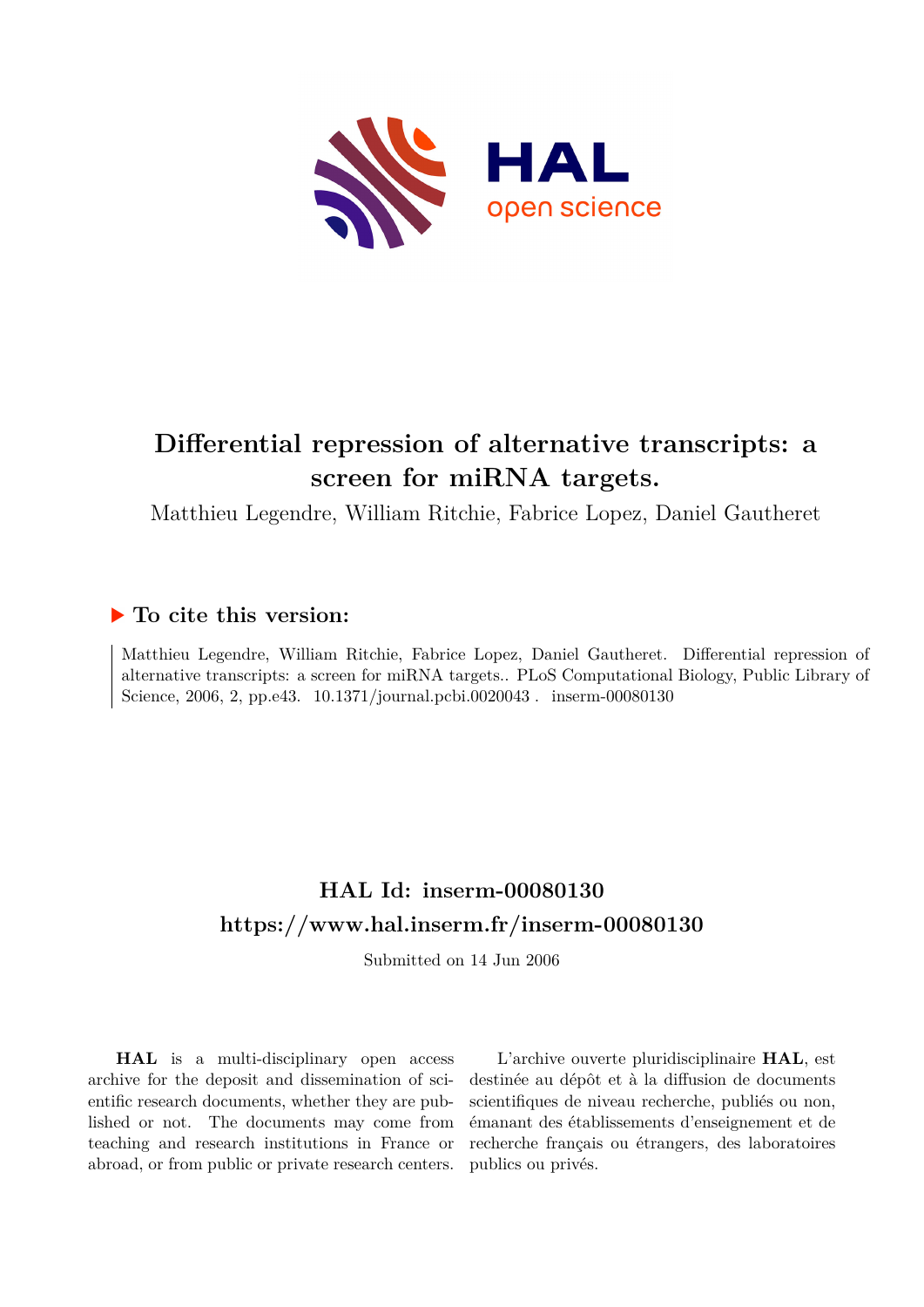# Differential Repression of Alternative Transcripts: A Screen for miRNA Targets

Matthieu Legendre $^{\mathfrak{S}}$ , William Ritchie $^{\mathfrak{S}}$ , Fabrice Lopez, Daniel Gautheret<sup>\*</sup>

INSERM ERM 206, Université de la Méditerranée, Marseille, France

Alternative polyadenylation sites produce transcript isoforms with 3' untranslated regions (UTRs) of different lengths. If a microRNA (miRNA) target is present in the UTR, then only those target-containing isoforms should be sensitive to control by a cognate miRNA. We carried out a systematic examination of 3' UTRs containing multiple poly(A) sites and putative miRNA targets. Based on expressed sequence tag (EST) counts and EST library information, we observed that levels of isoforms containing targets for miR-1 or miR-124, two miRNAs causing downregulation of transcript levels, were reduced in tissues expressing the corresponding miRNA. This analysis was repeated for all conserved 7-mers in 3' UTRs, resulting in a selection of 312 motifs. We show that this set is significantly enriched in known miRNA targets and mRNA-destabilizing elements, which validates our initial hypothesis. We scanned the human genome for possible cognate miRNAs and identified phylogenetically conserved precursors matching our motifs. This analysis can help identify target-miRNA couples that went undetected in previous screens, but it may also reveal targets for other types of regulatory factors.

Citation: Legendre M, Ritchie W, Lopez F, Gautheret D (2006) Differential repression of alternative transcripts: A screen for miRNA targets. PLoS Comput Biol 2(5): e43. DOI: 10. 1371/journal.pcbi.0020043

## Introduction

The current model of animal microRNA (miRNA) function posits that part of the 21–22nt miRNA sequence binds to the 3' untranslated region (UTR) of a target mRNA, causing a downregulation of gene expression [1]. Target recognition most often involves a short 6–8 nt ''seed'' fragment at the miRNA 5' end pairing to an exact complementary sequence in the  $3'$  UTR [2,3]. A typical animal miRNA may target in the order of 100 different genes [4,5]. Most animal miRNAs were believed to act by repressing translation, rather than by mRNA cleavage as observed in plants [6]. However, recent experimental evidence [5,7,8] is challenging this view. By introducing tissue-specific miR-1 and miR-124 miRNAs into HeLa cells, Lim et al. showed that (1) miRNAs are able to downregulate messenger levels as monitored by microarray experiments and (2) that these artificially downregulated mRNAs are usually underexpressed in the tissue where the miRNA is expressed. MiRNA may therefore induce a largescale transcriptional shift towards a tissue-specific expression pattern. It is not clear yet whether messenger levels are reduced through a specific mechanism or as a consequence of translational repression, but this observation opens new avenues for monitoring and understanding miRNA-based gene regulation.

The 3' UTR of eukaryotic transcripts, which hosts miRNA target sites, runs from the stop codon to the poly(A) site, where pre-mRNAs are cleaved and polyadenylated. In about half of human genes, several poly(A) sites are present, resulting in transcript isoforms with 3' UTRs of different lengths produced from a single gene [9–11]. We questioned in this study whether expression levels would be affected when certain isoforms contain a microRNA target while others do not. Such a situation arises when a miRNA target is located downstream of the first poly(A) site, resulting in ''long'' isoforms containing the target and ''short'' target-free isoforms. Expressed sequence tag (EST) data are particularly

well suited for such alternate transcript analysis, since a very large number of 3' ESTs have been produced that extensively cover poly(A) site variations.

We carried out a systematic examination of  $3'$  UTRs containing multiple EST-supported poly(A) sites, looking for known miRNA targets and other phylogenetically conserved motifs. We grouped together genes containing an identical conserved motif located downstream of the first poly(A) site and, based on EST counts and EST library information, we assessed whether motif-containing and motif-free isoforms were differentially represented in specific tissues. We describe an application of this strategy to miR-1 and miR-124, the miRNAs first reported to cause tissue-specific transcript repression [5]. Encouraging results led us to apply the same principle on a larger scale. Analyzing the 312 highest-ranking motifs, we observed a significant enrichment in known miRNA targets and other regulatory elements, indicating that this principle may be exploited as a screen for motifs involved in transcript downregulation.

Editor: Carol Lutz, University of Medicine and Dentistry of New Jersey, United States of America

Received December 20, 2005; Accepted March 21, 2006; Published May 12, 2006

A previous version of this article appeared as an Early Online Release on March 21, 2006 (DOI: 10.1371/journal.pcbi.0020043.eor).

DOI: 10.1371/journal.pcbi.0020043

Copyright: © 2006 Legendre et al. This is an open-access article distributed under the terms of the Creative Commons Attribution License, which permits unrestricted use, distribution, and reproduction in any medium, provided the original author and source are credited.

Abbreviations: ARE, AU-rich element; Disrep, differential isoform repression; EST, expressed sequence tag; miRNA, microRNA; SAGE, serial analysis of gene expression; UTR, untranslated region

\* To whom correspondence should be addressed. E-mail: gautheret@esil.univ-mrs.fr

 $\bullet$  These authors contributed equally to this work.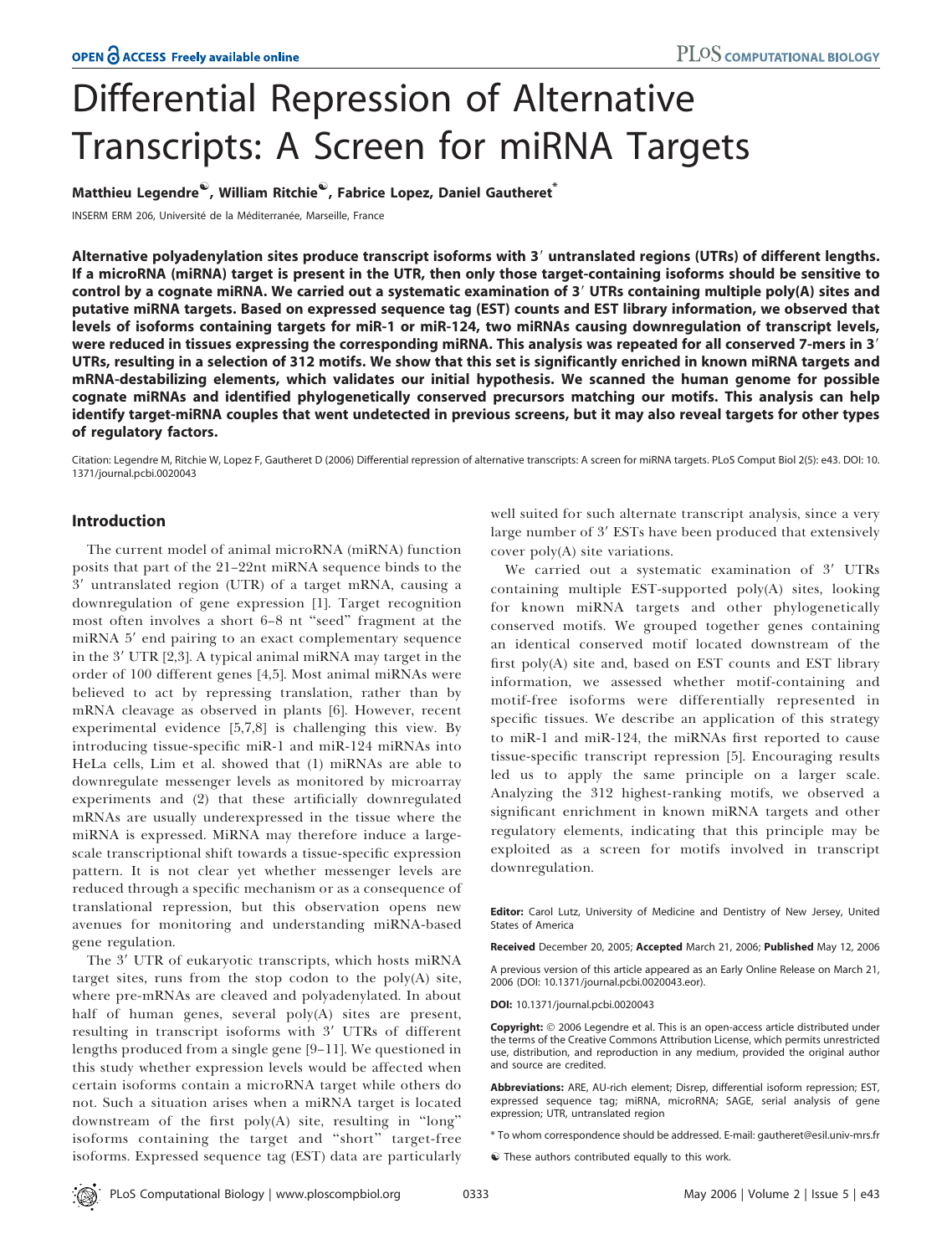### Synopsis

MicroRNAs (miRNAs) are short RNA molecules that recognize specific target sequences in the 3' region of mRNAs. These miRNAs can then specifically keep the mRNAs from being expressed, or translated into proteins. In this article, the authors ask what happens when a targeted mRNA has several forms differing by their  $3'$ regions. Such 3' variations are very common. If two or more variations are present in a single mRNA, the result is two or more mRNAs with 3' ends of different lengths. If an miRNA target is located between the two sites of variability, the shorter transcript should be target free and should escape miRNA-mediated inhibition, while longer transcripts should be inhibited. To test this hypothesis, the authors looked at mRNAs that had these variable 3' ends. Variants containing targets for certain miRNAs appeared to be specifically underrepresented in tissues where these particular miRNAs are found. This principle was used to find other sequence patterns in 3' regions that had a similar effect, and a list of 312 significant patterns was obtained. The authors then scanned genome sequences and identified possible cognate miRNAs for these patterns. This new knowledge will help further an understanding of how genes are controlled.

#### **Results**

## Conserved Motifs and miRNA Targets in Alternatively Polyadenylated 3' UTRs

In order to identify genes with alternative  $poly(A)$  sites, we mapped all 3' ESTs and full-length cDNAs onto the human and mouse genome. After clustering EST/cDNA hits, we identified putative poly(A) sites based on several stringent criteria, including presence of at least three 3' ESTs/cDNA from distinct libraries ending at each site, lack of potential internal priming, and presence of a  $poly(A)$  signal near the  $3'$ end of match. We then selected all human genes displaying two or more poly(A) sites in the 5-kb region downstream of their 3'-most annotated stop codon. This excluded most poly(A) variants resulting from splicing isoforms, but included putative poly(A) sites located downstream of current annotations. For each selected human gene, we obtained orthologs in mouse, rat, and dog from Ensembl [12], extracted the 5-kb genomic regions downstream of the stop codon in these genomes, and performed a multiple alignment of all four downstream regions. This produced 3,495 four-way alignments, hereafter termed ''UTR alignments,'' that were each truncated at the position of the  $3'$ -most poly(A) site in human, resulting in an average alignment length of 2,197 nt.

Potential regulatory motifs were defined as a fully conserved 7-mer sequence in the four-species UTR alignment. Although we were potentially interested in any regulatory motif, this definition is in line with current models of miRNA targets [2,3,13]. We identified 373,948 (possibly overlapping) conserved 7-mers in 3,354 different UTR alignments (i.e., an average of 111 7-mers per UTR representing 14,640 distinct 7-mers out of 16,384 possible combinations). At this stage, conserved 7-mers may result from the presence of long conserved regions of unknown function in 3' UTRs [14] as well as regulatory elements such as miRNA targets. Two-hundred and eleven known miRNAs have an exact Watson-Crick match of their  $5'$  seed (nt  $1-7$  or  $2-8$ ) to one of the conserved 7-mers. These potential miRNA targets are located in 2,017 distinct  $3'$  UTRs (i.e., about  $60\%$  of the gene set under study).



Figure 1. Possible Effects of Alternate Polyadenylation on 3' UTRs Containing a Target Regulatory Motif

(A) Two isoforms and motif located downstream of first poly(A) site: only long isoform is targeted. (B) Three isoforms and motif located between first and second poly(A) site: two longest isoforms are targeted. (C) Two isoforms and motif located upstream of first poly(A) site: all isoforms are targeted.

DOI: 10.1371/journal.pcbi.0020043.g001

Putative regulatory motifs located downstream of a poly(A) site were of particular interest to us since alternative usage of the poly(A) site should produce transcript isoforms that may or may not contain this motif, possibly leading to a differential regulation of isoforms (Figure 1A and 1B). For the sake of simplicity, such isoforms will be considered ''targeted'' or "nontargeted" and genes will be considered "differentially targeted'' even though the ''target'' status of the conserved motif is not established yet. We first asked whether potential miRNA targets or other conserved motifs were seen to adopt a preferential location relative to alternative poly(A) sites. Figure 2 shows that there is no such preference. The numbers of potential miRNA targets and overall conserved 7-mers present in  $3'$  UTR sections delimited by 2, 3, or 4 poly(A) sites are shown. Numbers of conserved 7-mers generally decrease when considering more distal UTR sections. As consecutive sections have roughly the same average size, the density of conserved 7-mer decreases with distance from the stop codon. However, the distribution of putative miRNA targets does not differ significantly from that of other conserved 7-mers.

## Tissue-Specific Downregulation of Target-Containing Isoforms

Despite the previous observation, 52% of putative miRNA targets are located downstream of the first poly(A) site. Therefore, wherever a cognate miRNA is expressed, the resulting alternate transcripts may behave differently as a result of miRNA-mediated regulation. If certain miRNAs such as miR-1 and miR-124 are able to repress messenger levels, we expect a specific downregulation of targeted isoforms in tissues where such miRNAs are expressed. Taking advantage of the excellent EST coverage of human 3' UTRs, involving thousands of different tissue-specific libraries, we set out to mine EST data for evidence of such regulations.

The above-mentioned dataset contains 562 cases where alternate transcripts from the same gene are differentially targeted by a known miRNA (such as in Figure 1A or 1B, and excluding cases such as Figure 1C). Figure 3 presents average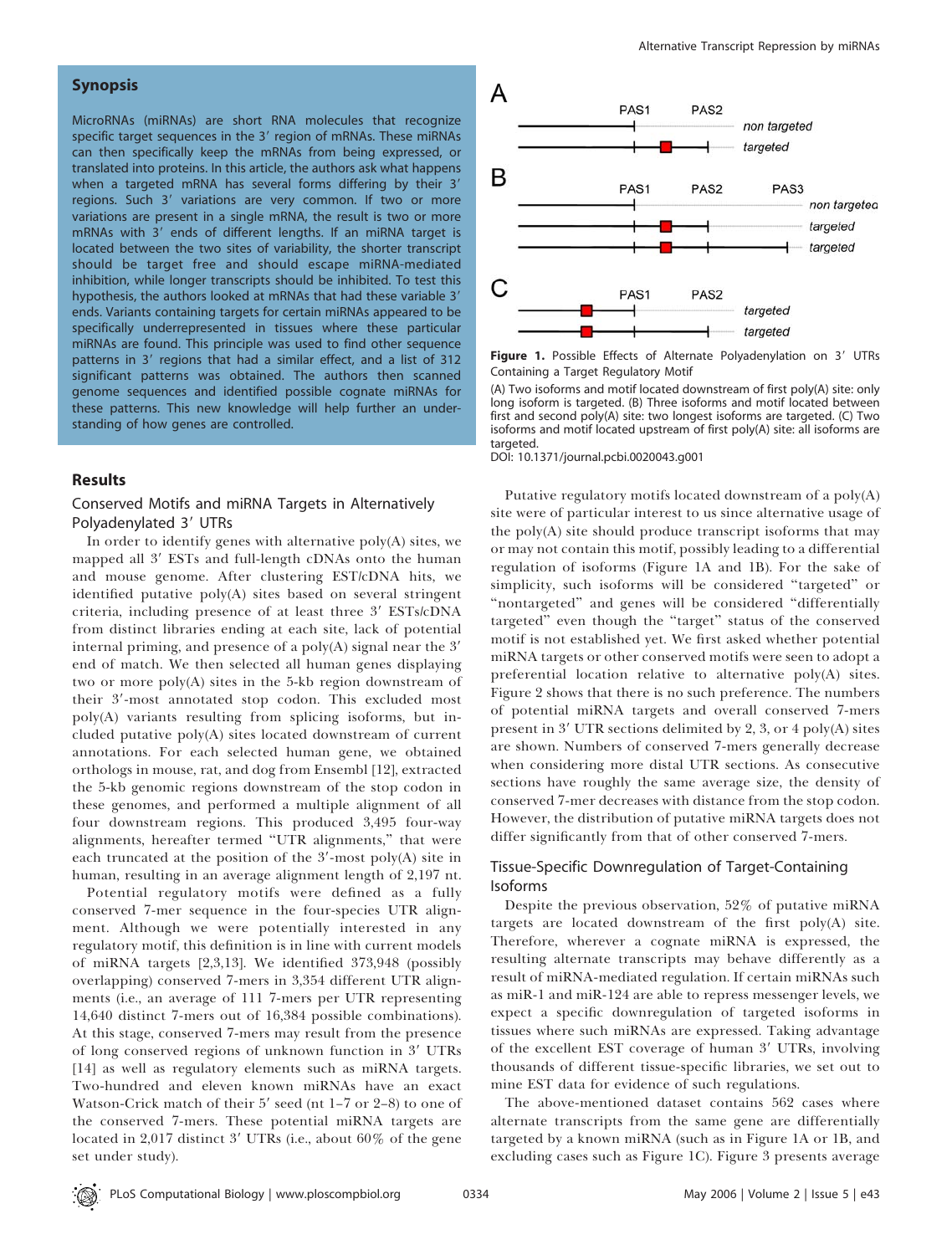

С 500  $\blacksquare$  miRNA fargets<br> $\blacksquare$  all conserved 7 000 500 ò site 2 to stop to site 1 to site1 site 2 site 3

Figure 2. Distribution of Putative miRNA Targets and Other Conserved 7-mers in 3' UTR Segments Delimited by Alternative Poly(A) Sites Number of putative miRNA targets is in dark blue, and total number of conserved 7-mers in gray, scaled down so that total 7-mers equals total miRNA targets. (A) Genes with two poly(A) sites. (B) Genes with three poly(A) sites. (C) Genes with four poly(A) sites. DOI: 10.1371/journal.pcbi.0020043.g002



Figure 3. Relative EST-Based Expression Level of Target-Containing (Blue) and Target-Free (Red) Isoforms

Total number of ESTs observed for each gene is scaled to 100. Left: control set contains isoforms from 1,875 alternatively polyadenylated genes, classified as ''targeted'' or ''nontargeted'' according to their location relative to a randomly selected position. Student paired test pvalue for differential expression  $= 0.38$ . Right: test set contains isoforms from 562 genes containing targets for known miRNAs located downstream of first poly(A) site. Student paired test  $p$ -value for differential expression =  $7.45 \times 10^{-5}$ .

DOI: 10.1371/journal.pcbi.0020043.g003

relative EST counts for targeted and nontargeted isoforms (i.e., the proportion of ESTs that correspond to the targeted isoform and the proportion corresponding to the nontargeted isoform). As a control set, we picked random sites in the 3' UTRs of alternatively polyadenylated genes and selected those genes where the site felt downstream of the first polyA site. Average EST counts for such virtually targeted and nontargeted isoforms do not differ significantly  $(p = 0.38)$ . On the other hand, the 562 genes that contain a potential miRNA target in their longer isoforms and not in their shorter isoform (Figure 3, right), display a moderate but significant overexpression of longer isoforms ( $p = 7 \times 10^{-5}$ ), when all EST libraries are considered together.

For genes containing miR-1 or miR-124 targets, we expected that targeted isoforms would be downregulated in tissues where cognate microRNAs are known to be expressed. MiR-1 is preferentially expressed in heart and skeletal muscle, and miR-124 is preferentially expressed in brain [15,16]. Figure 4 shows the average relative EST-based expression levels of targeted and nontargeted isoforms in cardiovascular tissues for miR-1 and brain tissues for miR-124, compared to their relative expression in other tissues. While the level of targeted isoforms is usually higher than that of nontargeted isoforms in tissues taken as a whole, it is reduced in the tissue class where the cognate miRNA is expressed, with a one-way T test p-value of 0.03 for miR-1/cardiovascular, and 0.06 for miR-124/brain.

Could this apparent specific repression of targeted isoforms be fortuitous? We repeated the analysis for other toplevel tissue classes in the eVOC ontology, which describes tissue information in EST/cDNA libraries as a controlled set of terms. Figure 5 shows levels of repression of targeted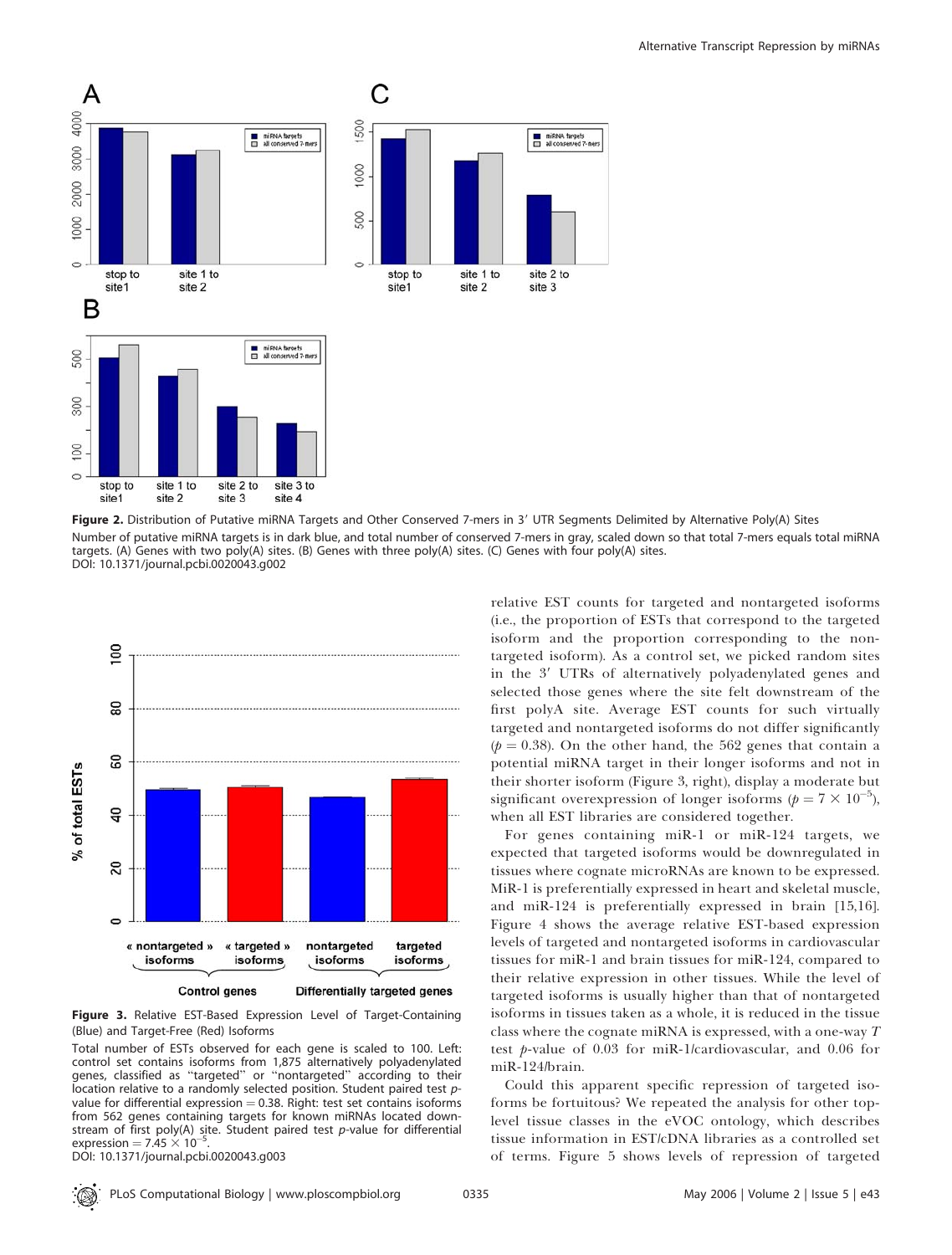

Figure 4. Relative EST-Based Expression of Isoforms Containing or Not Containing a Target for miR-1 or miR-124

"t" indicates targeted forms, "nt" indicates nontargeted forms. The  $p$ value on top of each panel is the significance of the expression reduction of targeted forms between the two tissue contexts.

(A) For genes targeted by miR-1, relative expression was measured based on EST libraries flagged as cardiovascular in eVOC (right, ''cardiovascular''), and all other libraries (left, ''noncardiovascular'').

(B) For genes targeted by miR-124, relative expression was measured based on all EST libraries flagged as brain in eVOC (right, ''brain''), and all other libraries (left, ''nonbrain'').

DOI: 10.1371/journal.pcbi.0020043.g004

versus nontargeted isoforms in each class, for genes containing miR-1 and miR-124 targets. We required that a given tissue class had EST coverage for at least ten differentially targeted genes to perform the analysis, which was not satisfied for all tissues. For miR-1–targeted isoforms, a stronger repression is observed in cardiovascular and musculoskeletal tissues, which agrees well with experimental data [15], even though repression in musculoskeletal tissue was not statistically significant ( $p = 0.09$ ). For miR-124, the strongest repression is observed in lymphoreticular tissues, a class not reported to show miR-124 expression. However, brain tissues rank second in terms of differential isoform repression.

#### Screening for miR Targets: The Disrep Procedure

MiR-1

These encouraging results prompted us to repeat this analysis for any conserved  $7$ -mer sequence found  $3'$  of the first poly(A) site of a gene (Figure 6). From our initial set of 14,640 distinct conserved 7-mer motifs, we extracted those 9,334 motifs present in at least ten genes in each of three distinct tissue types (considering eVOC top-level tissue

categories). Amongst these, 3,810 motifs were present downstream of the first poly(A) site. For each eVOC top-level tissue category, we measured average EST counts for targeted and nontargeted isoforms. A hit was recorded when the relative expression level of targeted forms in this tissue class differed significantly (one-way T test  $p < 0.05$ ) from relative expression levels of targeted forms in all other tissues combined. This ''differential isoform repression'' (Disrep) procedure, combining the requirement for a motif to be present downstream of the first poly(A) site and the  $p$ -value criteria, identified 312 motifs associated with an apparent repression of targeted isoforms in one particular tissue class (Table S1).

While our initial working set of 9,334 motifs contained 260 targets for known miRNAs, 29 such targets were present in the final set of 312 motifs after application of the Disrep screen. This enrichment is highly significant ( $p = 1 \times 10^{-8}$ ), especially when considering that all miRNAs may not necessarily disrupt transcript levels. Interestingly, other 3' UTR regulatory motifs are overrepresented in the Disrep set (Table 1): destabilizing AU-rich elements (AREs) are enriched 5.2 times ( $p = 1.2 \times 10^{-4}$ ) and Puf protein binding sequences that may be involved in enhancing mRNA decay [17] are enriched 15 times ( $p = 6.4 \times 10^{-3}$ ).

Our requirement for conserved motifs to be present in at least ten distinct mRNAs in each of three distinct tissues may also cause an enrichment in miRNA targets, independent of any differential repression. However, this constraint is applied prior to the Disrep screen (Figure 6) and therefore cannot account for the observed effect. The effectiveness of the Disrep screen in selecting true miRNA targets is supported by the inverse correlation between Disrep  $p$ -values and the proportion of targets for known miRNAs in the prediction set (Figure 7). This proportion increases continuously from 4% in low-scoring motifs to about 13% in highscoring motifs.

As a control procedure, we randomly permuted the 9,334 conserved motifs identified prior to the Disrep procedure, in a manner that maintained the number of conserved 7-mers in each gene and the number of genes containing each 7-mer. We then applied the complete Disrep procedure (selection of



MiR-124a

Figure 5. Inversed p-Value of Differential EST-Based Expression of Targeted Isoforms Between a Given Tissue Class and All Other Tissue Classes Combined (Student test, one-way)

Numbers on top of bars indicate total numbers of targeted genes for which EST coverage was sufficient in this tissue class for both isoforms. No p-value was computed for tissue classes where less than ten genes were represented. Top-level tissue class ''nervous'' was replaced here by ''brain'' to avoid contamination by libraries from the peripheral nervous system. DOI: 10.1371/journal.pcbi.0020043.g005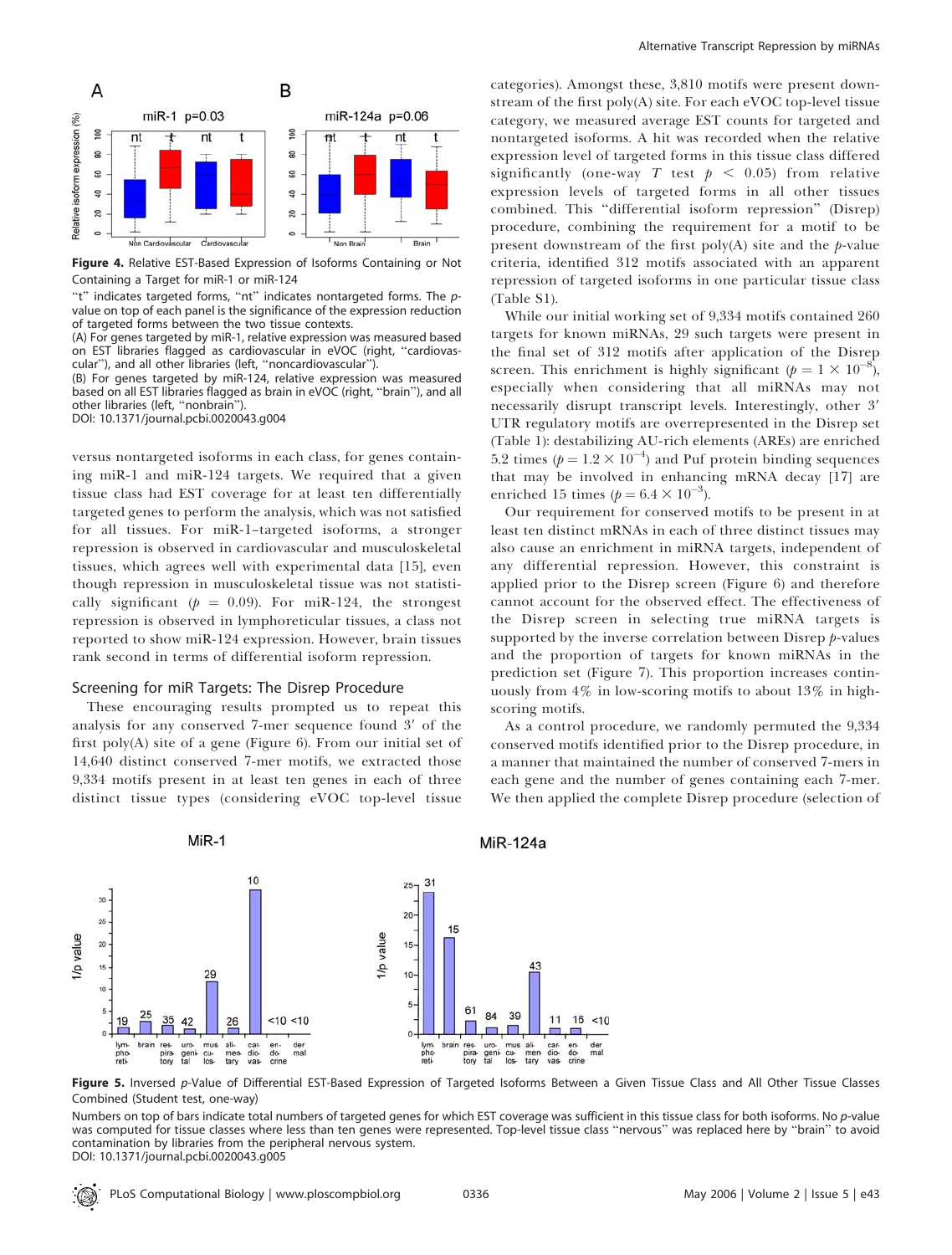

Proportion of targets for<br>known miRNAs in motifs (%)

12%

10%

 $8%$ 

6%

4%

 $2%$ 

0%

 $< 0.01$ 



Figure 6. Overall Protocol for the Identification of Regulatory Targets and Subsequent Identification of Cognate miRNAs DOI: 10.1371/journal.pcbi.0020043.g006

motifs found downstream of the first poly(A) site and differential isoform repression test) using these permuted motifs. Motifs were sorted by Disrep  $p$ -value, and we measured the proportion of targets for true miRNAs in each p-value class. This whole control procedure was repeated 500 times, and average results are indicated by red bars in Figure 7. The enrichment in "true" targets with higher  $p$ -values is clearly absent in the control, which confirms that the Disrep screen alone causes the functional motif enrichment. None of the 500 control runs produced more predicted targets than observed in the test run at  $p = 0.05$ . However, absolute numbers of predictions in control runs (top of bars in Figure 7) reveal a relatively poor signal–noise ratio, ranging from 1.43:1 at  $p = 0.01$  to 1.18:1 at  $p = 0.05$ . Much of this noise (i.e., low p-value motifs identified independently of the Disrep procedure) may result from bona fide miRNA targets, as prior



760

 $< 0.1$ 

712

3810 3829

 $0.5$ 

Figure 7. Proportions of Targets for Known miRNAs among Predictions Obtained at Different p-Value Ranges by the Disrep Procedure Numbers on top of bars give total sample size for this  $p$ -value range. Values are cumulative. Blue: test dataset; red: average of 500 shuffled controls (see text). Error bars provide standard deviation. DOI: 10.1371/journal.pcbi.0020043.g007

 $< 0.05$ 

 $312$ 

constraints in our protocol (conserved motifs present in more than ten genes) are known to contribute to miRNA target identification. However, predictions that are specific to the Disrep screen are expected to represent only about 50 true biological elements in our set of 312 motifs.

#### Differential Expression Measured from SAGE Data

To circumvent possible biases due to inaccuracies in EST counts, we undertook the same analysis using serial analysis of gene expression (SAGE) data to measure isoform expression level. Human SAGE sequences were mapped onto alternatively polyadenylated transcripts as described in Materials and Methods. As there is no available eVOC mapping of SAGE libraries, we manually classified the 326 SAGE libraries into 27 different tissue types. After filtering out conserved 7 mers associated with less than ten genes and three different tissue types, we were left with 11,243 7-mers, containing 203 targets for known miRNAs. We submitted these 7-mers to the Disrep procedure, using the same parameters as with EST data, and 7-mers were ranked by  $p$ -value. Among the 1,001 motifs with a  $p$ -value lower than 0.01, 38 were targets of known miRNAs. This represents a highly significant enrichment ( $p = 7.8 \times 10^{-6}$ ). All motifs with a SAGE-based Disrep pvalue below  $10 \times 10^{-3}$  are presented in Table S2. As in the

#### Table 1. 7-mer Motif Enrichment in miRNA Targets through Use of Disrep

| Criteria                                                                                         | <b>Total Motifs</b> | miRNA Targets <sup>a</sup> | <b>ARE Destabilizing Elements</b> <sup>b</sup> | Puf Protein-Binding Sites <sup>c</sup> |
|--------------------------------------------------------------------------------------------------|---------------------|----------------------------|------------------------------------------------|----------------------------------------|
|                                                                                                  |                     |                            |                                                |                                        |
| Four species-conserved 7-mers found in at least<br>ten mRNAs expressed in at least three tissues | 9,334               | 260                        | 46                                             |                                        |
| After Disrep                                                                                     | 312                 | 29                         |                                                |                                        |
| p-Value of enrichment                                                                            |                     | $1.0 \times 10^{-8}$       | $1.2 \times 10^{-4}$                           | $6.4 \times 10^{-3}$                   |

<sup>a</sup>As defined by exact complementary match of the 7-mer to an actual miRNA seed region (nt 1-7 or 2-8).

<sup>b</sup>7-mer containing ATTTA.

c 7-mer containing TGTANAT.

DOI: 10.1371/journal.pcbi.0020043.t001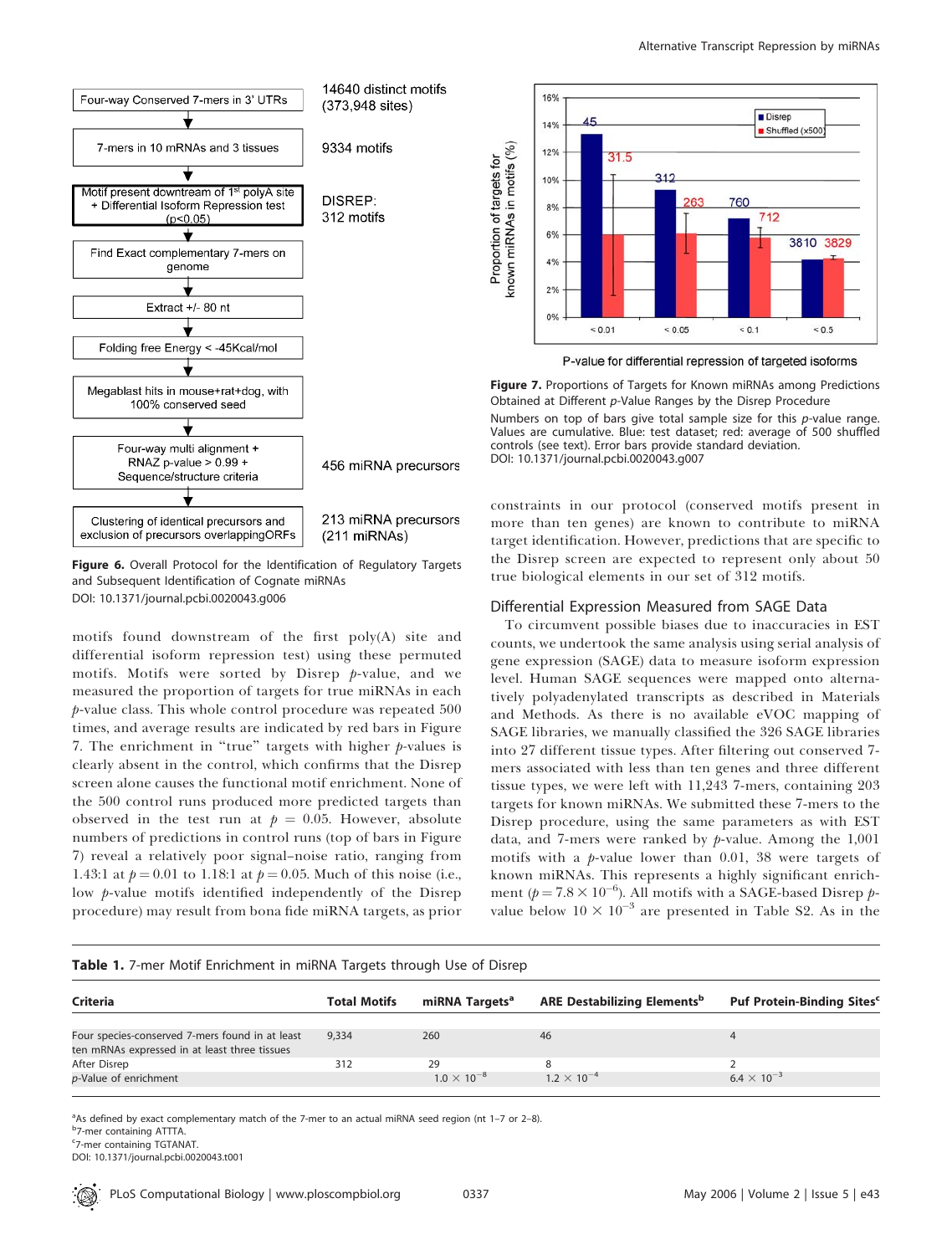| Motif          | <b>EST p-Value</b>             | <b>EST Tissue Class</b> | <b>SAGE p-Value</b>            | <b>SAGE Tissue Class</b> | <b>Known Motif Type</b>          | <b>Known Cognate miRNA</b>      |
|----------------|--------------------------------|-------------------------|--------------------------------|--------------------------|----------------------------------|---------------------------------|
|                |                                |                         |                                |                          |                                  |                                 |
| <b>AAATGAA</b> | $4.60 \times 10^{-2}$          | Nervous                 | $3.05 \times 10^{-4}$          | Nervous                  | $\qquad \qquad -$                | $\qquad \qquad -$               |
| <b>AAATGTT</b> | $1.98 \times 10^{-2}$          | Endocrine               | $3.53 \times 10^{-6}$          | Endocrine                | $\overline{\phantom{0}}$         |                                 |
| AAGCACA        | $2.41 \times 10^{-3}$          | Endocrine               | $6.03 \times 10^{-11}$         | Blood                    | MiR target                       | hsa-miR-218                     |
| AATAAAA        | $2.15 \times 10^{-3}$          | Hematological           | $1.27 \times 10^{-6}$          | Lung                     | Poly(A) sign                     |                                 |
| <b>AATCTTT</b> | $4.68 \times 10^{-2}$          | Alimentary              | $1.04 \times 10^{-3}$          | Pancreas                 | $\overline{\phantom{0}}$         |                                 |
| ACATTCC        | $3.09 \times 10^{-2}$          | Cardiovascular          | 8.83 $\times$ 10 <sup>-5</sup> | Muscle                   | MiR target                       | hsa-miR-1, hsa-miR-206          |
| <b>ACTGTGA</b> | $2.46 \times 10^{-2}$          | Cardiovascular          | 4.25 $\times$ 10 <sup>-4</sup> | Muscle                   | MiR target                       | hsa-miR-128a,b,hsa-miR-27a,b    |
| <b>ACTTGAA</b> | $1.94 \times 10^{-2}$          | Alimentary              | $8.07 \times 10^{-5}$          | Esophagus                | MiR target                       | hsa-miR-26a,hsa-miR-26b         |
| <b>AGGAAAA</b> | $4.65 \times 10^{-2}$          | Musculoskeletal         | $9.01 \times 10^{-5}$          | Muscle                   | $\qquad \qquad -$                | $\qquad \qquad -$               |
| <b>ATGTAGA</b> | $3.93 \times 10^{-2}$          | Respiratory             | $3.19 \times 10^{-4}$          | Ovary                    | $\overbrace{\phantom{1232211}}$  | $\overbrace{\phantom{1232211}}$ |
| <b>ATTATTT</b> | $2.56 \times 10^{-2}$          | Cardiovascular          | $3.29 \times 10^{-4}$          | <b>Brain</b>             | $\qquad \qquad -$                |                                 |
| <b>ATTTAAA</b> | $1.20 \times 10^{-2}$          | Dermal                  | $6.70 \times 10^{-4}$          | Pancreas                 | ARE                              |                                 |
| <b>ATTTTTA</b> | $4.58 \times 10^{-2}$          | Dermal                  | $2.14 \times 10^{-4}$          | Blood                    | $\overline{\phantom{0}}$         | $\overline{\phantom{0}}$        |
| <b>CCATTTT</b> | $4.43 \times 10^{-2}$          | Cardiovascular          | $1.38 \times 10^{-4}$          | Kidney                   | $\qquad \qquad$                  | $\overline{\phantom{0}}$        |
| <b>CTGATTT</b> | $1.77 \times 10^{-2}$          | Lymphoreticular         | $3.74 \times 10^{-4}$          | Blood                    | $\qquad \qquad -$                |                                 |
| <b>GTATTTA</b> | $2.41 \times 10^{-2}$          | Musculoskeletal         | $2.03 \times 10^{-4}$          | Blood                    | ARE                              |                                 |
| <b>GTGGAAA</b> | $4.69 \times 10^{-2}$          | Nervous                 | 4.71 $\times$ 10 <sup>-4</sup> | Nervous                  | $\overline{\phantom{m}}$         |                                 |
| <b>GTGTTCT</b> | $3.74 \times 10^{-2}$          | Respiratory             | $2.75 \times 10^{-4}$          | Vascular                 | $\overline{\phantom{0}}$         | $\overline{\phantom{0}}$        |
| TAAAATA        | 4.24 $\times$ 10 <sup>-2</sup> | Hematological           | $2.44 \times 10^{-4}$          | Bone                     | $\overline{\phantom{m}}$         | $\qquad \qquad -$               |
| TAATGTA        | $5.07 \times 10^{-3}$          | Lymphoreticular         | $6.30 \times 10^{-4}$          | Kidney                   | $\overline{\phantom{0}}$         | $\overline{\phantom{0}}$        |
| TATTTAA        | $5.05 \times 10^{-3}$          | Dermal                  | 3.45 $\times$ 10 <sup>-5</sup> | Lung                     | ARE                              |                                 |
| TATTTTT        | $1.97 \times 10^{-2}$          | Cardiovascular          | $1.60 \times 10^{-4}$          | <b>Brain</b>             | $\overline{\phantom{0}}$         |                                 |
| TGCCTTA        | $4.18 \times 10^{-2}$          | Lymphoreticular         | $3.73 \times 10^{-7}$          | <b>Nervous</b>           | MiR target                       | hsa-miR-124a                    |
| TGTACAT        | $4.04 \times 10^{-2}$          | Endocrine               | $6.74 \times 10^{-5}$          | <b>Nervous</b>           | Puf                              | $\overline{\phantom{0}}$        |
| TTATGAA        | $4.02 \times 10^{-2}$          | Musculoskeletal         | $2.92 \times 10^{-5}$          | Colon                    |                                  | $-$                             |
| TTGCCAA        | $3.16 \times 10^{-2}$          | Respiratory             | $4.07 \times 10^{-5}$          | Skin                     | MiR target                       | hsa-miR-182                     |
| TTGTATT        | $2.52 \times 10^{-2}$          | Cardiovascular          | $1.27 \times 10^{-7}$          | Heart                    | $\qquad \qquad -$                | $\overline{\phantom{0}}$        |
| TTGTTTT        | $3.10 \times 10^{-2}$          | Cardiovascular          | $1.60 \times 10^{-5}$          | Heart                    |                                  |                                 |
| TTTAATT        | $2.72 \times 10^{-2}$          | Cardiovascular          | $1.02 \times 10^{-3}$          | Muscular                 |                                  |                                 |
| TTTGCCT        | $4.97 \times 10^{-2}$          | Lymphoreticular         | $1.40 \times 10^{-6}$          | Nervous                  | $\overbrace{\phantom{123321}}$   |                                 |
| <b>TTTGTAT</b> | $3.71 \times 10^{-2}$          | Cardiovascular          | $1.07 \times 10^{-4}$          | <b>Brain</b>             |                                  |                                 |
| TTTTAGT        | $4.09 \times 10^{-2}$          | Alimentary              | $3.55 \times 10^{-8}$          | <b>Brain</b>             | $\overbrace{\phantom{12322111}}$ |                                 |
| TTTTATA        | $2.25 \times 10^{-2}$          | Cardiovascular          | $2.27 \times 10^{-6}$          | Skin                     | $\overline{\phantom{0}}$         | $\overline{\phantom{0}}$        |
|                |                                |                         |                                |                          |                                  |                                 |

| Table 2. 7-mer Motifs Associated to a Significant Disrep p-Value in Both the EST-Based and SAGE-Based Protocols |
|-----------------------------------------------------------------------------------------------------------------|
|-----------------------------------------------------------------------------------------------------------------|

DOI: 10.1371/journal.pcbi.0020043.t002

EST-based procedure, we observed an inverse correlation between SAGE-based Disrep p-values and the proportion of targets for known miRNAs among predictions (Figure S2). In addition, the enrichment in known miRNA targets in 1,000 shuffled control sets never attained the level observed in the nonshuffled set at  $p$ -values of 0.01 or 0.005. Finally, among the 312 highest-ranking motifs of the EST-based protocol, 33 were also found among the  $312$  highest  $p$ -values of the SAGEbased protocol. This enrichment is also highly significant ( $P =$  $3.2 \times 10^{-11}$ ). The 33 motifs supported by both SAGE and EST data are shown in Table 2, along with  $p$ -values and tissue information. Unsurprisingly, tissue predictions from SAGE and EST data do not always coincide. Indeed, isoform repression may occur in different tissues for a single target, and all tissues are not equally sampled in EST and SAGE libraries. In any case, these combined results confirm the validity of the Disrep procedure independently of the type of transcript measure (EST or SAGE) used to monitor isoform expression.

#### Prediction of Cognate miRNAs

To complete this study by an experimentally testable set of predictions, we scanned the human genome for conserved miRNA precursors containing a ''seed'' sequence complementary to any of the 312 7-nt motifs. Our protocol (Figure 6) required (1) a perfect complementary 7-nt ''seed'' sequence; (2) a predicted folding free energy below 45 Kcal/mol in the

160-nt fragment around the seed; (3) a significant BLAST [18] match in the mouse, rat, and dog genomes; and (4) a hairpinlike secondary structure that was both correctly located relatively to the seed sequence and supported by the four genome sequences according to RNAz [19], a program that identifies optimal RNA structures in terms of conservation and folding free energy. Putative mature miRNAs were then derived from successful precursors by extending the seed sequence  $13$  nt to its  $3'$  end.

This procedure identified 456 potential human miRNA precursors, 417 of which did not overlap a known open reading frame (Table S3). After clustering overlapping precursors containing seeds that were separated by at most one nt, we obtained 213 distinct miRNA precursors and 211 distinct miRNAs (Table S4). The subset of 46 candidate miRNAs that would target 7-mer motifs supported by both EST and SAGE data is presented in Table 3. Of the final 211 precursors, 45 were present in the miRNA registry [20] and 38 more were predicted by recent computational studies [13,21,22], resulting in 128 novel candidates. Twenty-two of the 128 novel precursors match the opposite strand of known miRNA precursors and would thus involve transcription of minus strand in order to be expressed. About 9.5% of the 128 candidate miRNAs were located in the vicinity  $(<1$  kb) of other known or predicted miRNAs, higher than the fraction of clustered miRNAs in predictions by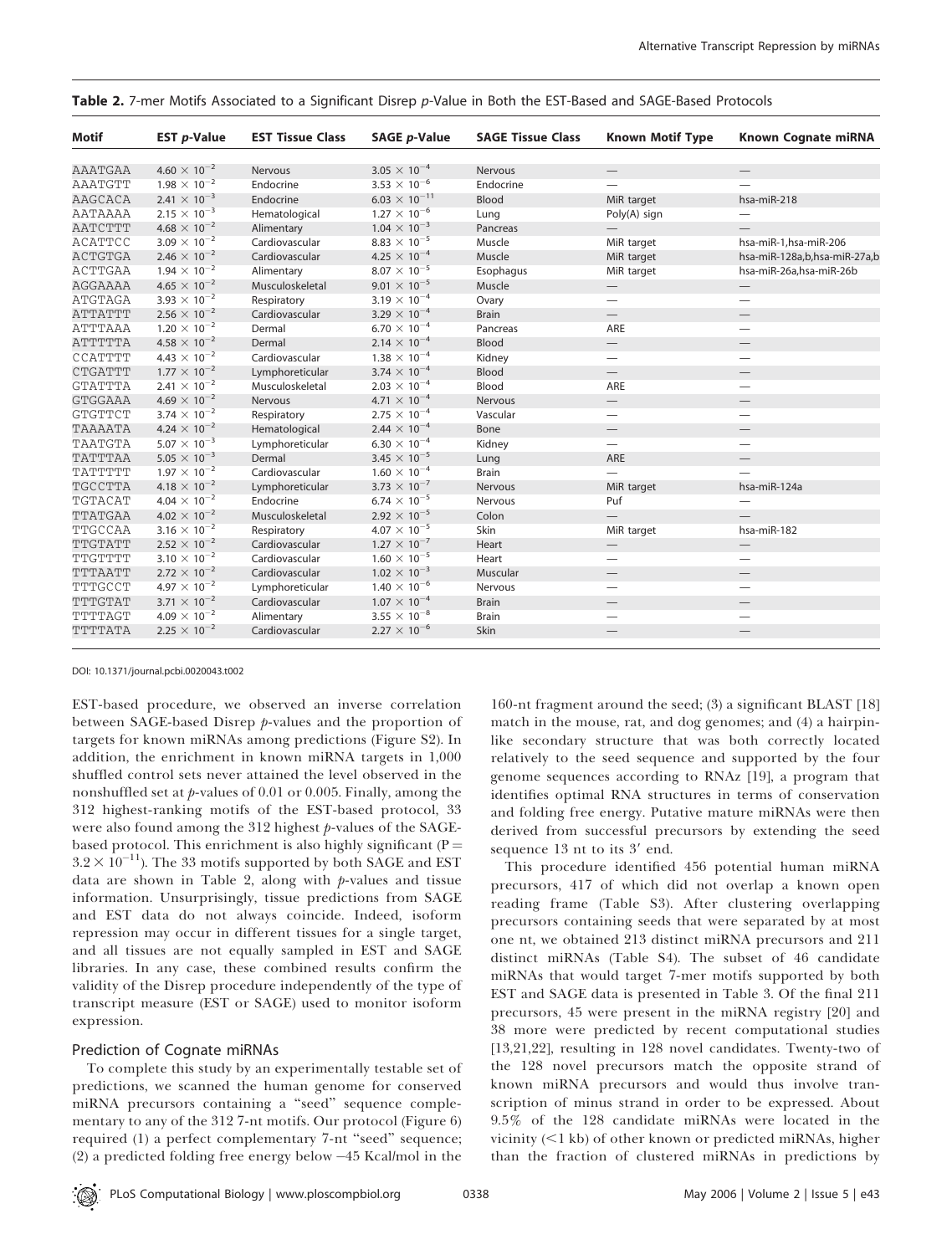#### Table 3. Predicted miRNAs Complementary to Targets Supported by Both EST and SAGE Data (Table 2)

| <b>Target</b>  | <b>Predicted miRNA</b> | <b>Precursor Position-chr</b>   | <b>Known Precursor</b>           | Xie [13] Predicted       | <b>Berezikov [22] Predicted</b> |
|----------------|------------------------|---------------------------------|----------------------------------|--------------------------|---------------------------------|
| AAATGAA        | ttcatttgagttggcagc     | $-34610400 - 34610491 - chr11$  | $\overline{\phantom{m}}$         |                          | $\qquad \qquad -$               |
| AAATGAA        | ttcatttcaacaaaqaqqtq   | -71028396-71028469-chr8         | $\overline{\phantom{0}}$         |                          |                                 |
| AAGCACA        | tgtgcttgttcaggttattc   | -6194080-6194175-chr20          | $-$                              | $\equiv$                 | cand405                         |
| AAGCACA        | tgtgcttgatctaaccatgt   | +20206161-20206278-chr4         | hsa-mir-218-1                    | P_MIR94                  | cand774                         |
| AAGCACA        | tgtgcttaatgctccctagg   | +31086015-31086101-chr5         | $\overline{\phantom{0}}$         |                          |                                 |
| AATAAAA        | ttttattcacttatcaqqaa   | $-11418198 - 11418270$ -chr10   | $\overbrace{\phantom{1232211}}$  | <b>P_MIR132</b>          | cand947                         |
| <b>AATAAAA</b> | ttttatttaaaaqacttaat   | $-83086923 - 83087031 - chr8$   | ۲                                | <b>P MIR129</b>          | cand309                         |
| <b>AATAAAA</b> | ttttattatataattaacct   | +63391842-63391950-chr15        | $\overbrace{\phantom{1232211}}$  | $\overline{\phantom{0}}$ |                                 |
| <b>ACATTCC</b> | ggaatgtttcttctgccata   | +123512953-123513069-chrX       |                                  |                          |                                 |
| ACATTCC        | ggaatgtaaggaagtgtgtg   | +52117079-52117206-chr6         | hsa-mir-206                      | P_MIR18                  | cand798                         |
| ACATTCC        | ggaatgttggggggcacaga   | +68533184-68533262-chrX         |                                  |                          |                                 |
| <b>ACTTGAA</b> | ttcaagtttcctggctgc     | -74368993-74369084-chr12        | $\overline{\phantom{0}}$         | $\overline{\phantom{0}}$ |                                 |
| <b>ACTTGAA</b> | ttcaagtaatccaggatagg   | +37985899-37985975-chr3         | hsa-mir-26a-1                    | P MIR46                  | cand175                         |
| AGGAAAA        | ttttcctccqqttctcaqqq   | +150373170-150373257-chr7       |                                  | $\overline{\phantom{0}}$ | cand43                          |
| AGGAAAA        |                        |                                 |                                  |                          |                                 |
|                | ttttccttctgttgtgtgct   | +72660639-72660730-chr15        | $\overline{\phantom{0}}$         | $\overline{\phantom{0}}$ |                                 |
| ATGTAGA        | tctacataatttcttagttg   | $-116091234 - 116091334$ -chr11 |                                  | $\overline{\phantom{0}}$ | $\overline{\phantom{0}}$        |
| <b>ATGTAGA</b> | tctacattgtatgccaggtt   | +45361826-45361942-chrX         | hsa-mir-221                      |                          | cand337                         |
| ATTTAAA        | tttaaataqqaactqaaaqt   | +112247055-112247166-chr1       | $\equiv$                         | <b>P MIR108</b>          | cand <sub>28</sub>              |
| <b>ATTTTTA</b> | taaaaataqqattctcaaca   | $-115814468 - 115814573$ -chr10 |                                  | $\overline{\phantom{m}}$ | $\overline{\phantom{0}}$        |
| CCATTTT        | aaaatggtgccctagtgact   | $-150797611 - 150797715 - chrX$ | hsa-mir-224                      | $\overline{\phantom{0}}$ | cand346                         |
| CCATTTT        | aaaatggatttctggtcatg   | $-31214602 - 31214702$ -chr11   | $\overline{\phantom{0}}$         |                          |                                 |
| CCATTTT        | aaaatggtcagagtttaggg   | $+10763856 - 10763947$ -chr18   | $\overline{\phantom{0}}$         |                          |                                 |
| <b>CTGATTT</b> | aaatcagtgttttaggagta   | $-204364178 - 204364267$ -chr1  | hsa-mir-29b-2                    | P MIR40                  | cand <sub>80</sub>              |
| <b>GTATTTA</b> | taaatacagttaaattaaaa   | +133753577-133753680-chr11      | $\overline{\phantom{0}}$         |                          |                                 |
| <b>GTATTTA</b> | taaatactgagggactaatt   | +67120065-67120131-chr18        |                                  | $\overline{\phantom{0}}$ |                                 |
| <b>GTGGAAA</b> | tttccactggtgagtctgga   | $-18820074 - 18820207$ -chr9    |                                  | $\overline{\phantom{0}}$ | $\overline{\phantom{0}}$        |
| <b>GTGGAAA</b> | tttccactctqtttatctqa   | -94416904-94416980-chr13        |                                  | $\qquad \qquad -$        |                                 |
| <b>GTGTTCT</b> | agaacacaatgtttccctgg   | +115671101-115671195-chr3       | $\overline{\phantom{m}}$         | $\overline{\phantom{0}}$ | $\overline{\phantom{0}}$        |
| TAAAATA        | tattttacatatggctgctt   | +146007209-146007291-chr5       | $\overline{\phantom{m}}$         | $\overline{\phantom{0}}$ | $\overline{\phantom{m}}$        |
| TAAAATA        | tattttattacttgaagatt   | $-231714640 - 231714740$ -chr1  | $\overline{\phantom{0}}$         | $\overline{\phantom{0}}$ |                                 |
| TATTTAA        | ttaaatatcatgctgatcca   | $-52406151 - 52406238$ -chr13   | $\overline{\phantom{m}}$         | $\qquad \qquad -$        | cand168                         |
| TGCCTTA        | taaqqcaatctqqctqccaq   | +117387640-117387740-chr3       | $\overline{\phantom{m}}$         |                          | $\overline{\phantom{0}}$        |
| TGCCTTA        | taaqqcattqqtqatqtttq   | $-179216689 - 179216767 - chr2$ | $\overline{\phantom{0}}$         |                          |                                 |
| TGCCTTA        | taaqqcacqcqqtqaatqcc   | +61280290-61280385-chr20        | hsa-mir-124a-3                   | P MIR87                  | cand364                         |
| TGCCTTA        | taaqqcacttqqatatctqa   | -96758181-96758269-chr6         |                                  |                          | $\qquad \qquad -$               |
| TTATGAA        | ttcataaagctagataaccg   | -87998428-87998516-chr5         | hsa-mir-9-2                      | P MIR33                  | cand90                          |
| TTATGAA        | ttcataatacatcaacatta   | -60740827-60740924-chr1         | $\overline{\phantom{0}}$         | $\overline{\phantom{0}}$ | $\overline{\phantom{0}}$        |
| TTGCCAA        | ttggcaatgggctgagtcgt   | +37341866-37342009-chr8         | $\overline{\phantom{0}}$         | $\overline{\phantom{0}}$ |                                 |
| TTGTATT        | aatacaatataacacatcqt   | +113341819-113341916-chr12      |                                  | $\overline{\phantom{0}}$ |                                 |
| TTGTTTT        | aaaacaacaaaatcactaqt   | +83814198-83814318-chr9         | hsa-mir-7-1                      |                          | cand324                         |
| TTGTTTT        | aaaacaaqqcacaqcatc     | +110888865-110888962-chr11      | $\overline{\phantom{0}}$         | P MIR32                  | cand705                         |
| TTGTTTT        | aaaacaaattgccttgaaga   | +77073051-77073124-chr12        |                                  |                          |                                 |
| TTTAATT        | aattaaatacaqttaaatta   | +133753577-133753680-chr11      | $\overline{\phantom{0}}$         | $\qquad \qquad -$        |                                 |
| TTTGTAT        | atacaaaqqqcaacctcqct   | $-100582004 - 100582098$ -chr14 | $\overbrace{\phantom{12322111}}$ | P_MIR49                  | cand211                         |
| TTTGTAT        | atacaaatcacatcctcttq   | +99205655-99205770-chr6         |                                  | $\qquad \qquad -$        | $\overline{\phantom{0}}$        |
| TTTGTAT        | atacaaaccccqccqcactq   | +175033037-175033127-chr2       |                                  |                          |                                 |
| TTTTATA        | tataaaaqqtqattqqaqqt   | -89621641-89621738-chr13        |                                  |                          | cand11                          |
|                |                        |                                 |                                  |                          |                                 |

The last three columns indicate known miRNAs and miRNAs predicted by other computational studies. DOI: 10.1371/journal.pcbi.0020043.t003

Berezikov et al.  $(51/975 = 5.2\%)$ , but lower than that in the miRNA registry [20] (28% clustered). As expected, all 312 motifs did not meet a cognate miRNA: 43% remained orphan. A fraction of these orphan targets may result from an excessive stringency of our precursor identification protocol or may be recognized by factors other than miRNAs as in the case of Puf protein binding sites and AREs. A significant fraction of orphan targets may also be false positives. We thought that candidate targets containing the AAUAAA polyadenylation signal (five targets) could be such false positives, caused by the prevalence of this motif in 3' UTRs. However, we found seven different candidate miRNAs matching these motifs, indicating that some miRNAs may target poly(A) signals.

# **Discussion**

At the outset of this study our intention was to observe the interplay of polyadenylation and miRNA targeting, two central mechanisms in the control of transcript fate. Our initial observation that transcript isoforms containing miRNA targets were generally not underexpressed compared to target-free isoforms (Figure 3) was at a first glance discouraging. Only when tissues known to express miR-1 and miR-124 were singled out did a tendency emerge for specific downregulation of isoforms containing targets for these miRNAs. Applying this analysis to other conserved motifs in  $3'$  UTRs, we extracted  $312$  motifs that may be associated to a differential repression of isoforms in specific tissues. This list is significantly enriched in true miRNA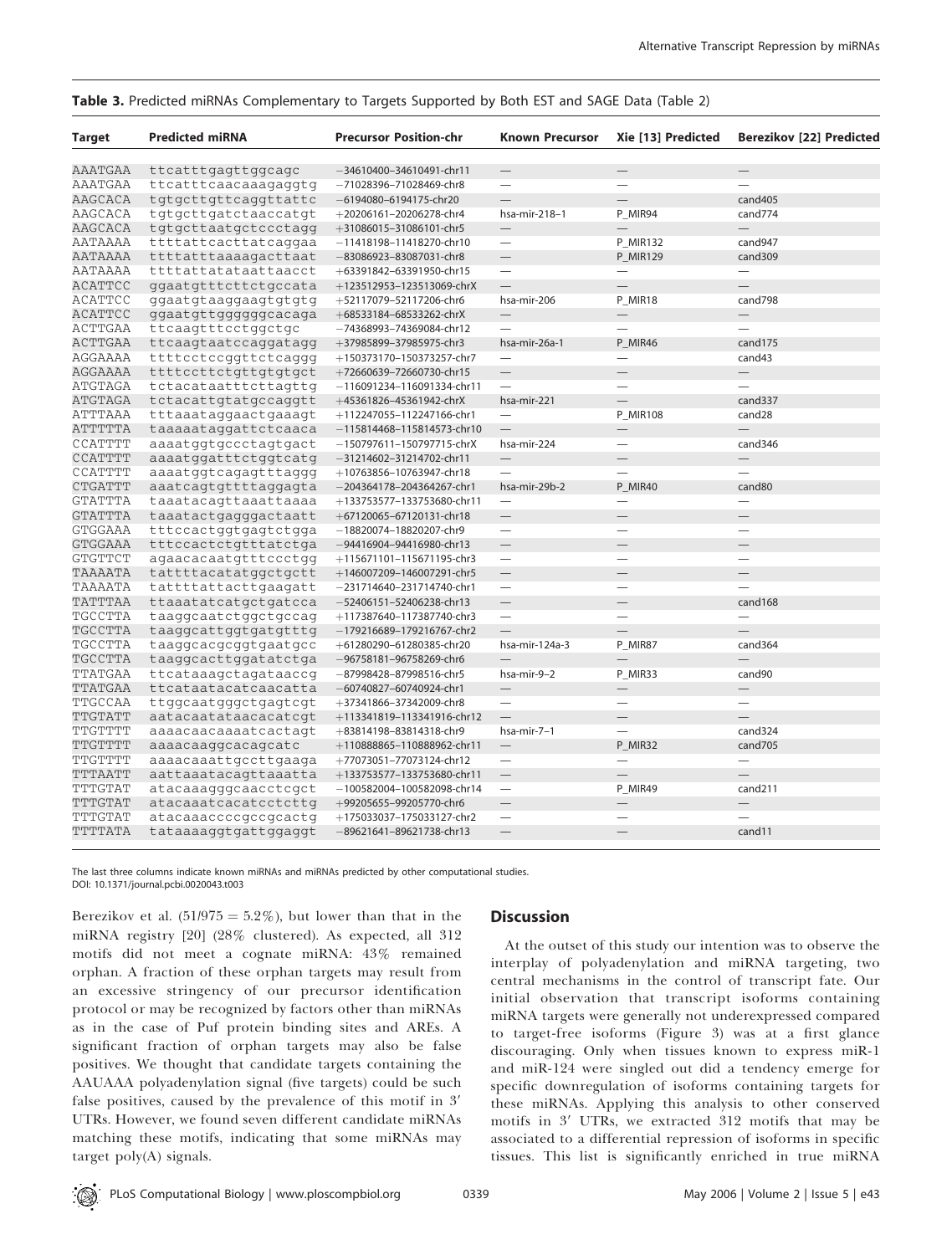targets and other regulatory elements such as AREs or Pufbinding sequences; as a matter of fact, AREs can be considered miRNA targets, since these destabilizing elements were recently discovered to act through recognition by miR16 [23]. A significant background noise is observed, consisting of motifs identified without help of the Disrep procedure. Indeed, preliminary steps of our protocol involve extracting conserved 7-mers present in several different mRNAs and this constraint alone is known to select miRNA targets [13]. However, the quantity of additional motifs identified by the Disrep procedure cannot be accounted for by this effect, and the p-value–dependent enrichment in known regulatory targets indicates that differential repression of 3' variants occurs and can be exploited to identify novel miRNA targets.

How significant, however, is the interplay of alternative polyadenylation and miRNA targeting in the overall process of posttranscriptional regulation? By regulating specific polyadenylation isoforms, miRNAs may up- or downregulate transcripts containing other regulatory elements. There are several known regulatory elements in animal 3' UTRs, such as the iron response element, selenoprotein insertion sequence, or Drosophila translation control element, and it is likely that many remain to be identified. Knocking out transcript isoforms containing such elements could be an additional control lever for gene expression. Alternatively, this mechanism could simply provide a fine-tuning of gene expression by knocking down just part of the transcript population for a given gene. Admittedly, the latter seems like an unwieldy way to regulate messenger levels, involving synthesis of two or more isoforms and their subsequent tissue-specific degradation by microRNAs or other factors, although yet more "expansive" regulatory mechanisms have been observed.

A comparison of orthologous genes in human and mouse showed no specific conservation of the association between alternate polyadenylation and the presence of miRNA targets (Figure S1), suggesting the dual control of some genes by polyadenylation and miRNA targeting is more likely an accidental phenomenon than an essential physiological mechanism. Therefore, although miRNA targets can be under selection (hence conserved) in specific 3' UTRs, the accidental occurrence of alternative polyA sites in these UTRs could produce isoforms escaping miRNA regulation without conferring a strong selective advantage or disadvantage. This chance event is a fortunate one, though, as it can be used as a tool for analyzing posttranscriptional regulation. The class of downregulatory motif identified here would not be easily detectable by monitoring genes as a single expression unit, using for instance microarray data, since transcriptional variations from one targeted gene to another would generally offset miRNA-based regulation. When comparing the expression of isoforms from the same gene, nontargeted isoforms act as naturally provided internal controls, allowing us to ignore transcriptional effects.

Most computational protocols for miRNA discovery to date have relied on seeking precursors through a combination of phylogenetic footprinting and free energy/sequence bias filters [22,24,25]. Recently, Xie et al. [13] have introduced a reverse approach in which putative targets are identified first, and cognate miRNA precursors are sought as phylogenetically conserved, complementary genomic sequences displaying an aptly folded structure. We used a similar ''reverse'' approach to identify potential miRNA partners for predicted motifs.

However, where Xie et al. required conserved targets to occur in the order of 100 times in a genome, our target selection requires only ten target-containing UTRs, relying instead on differences in isoform expression. Due to these different selection criteria, our protocol is able to identify target (and hence miRNA) candidates that went unnoticed during previous scrutiny. Another important aspect of our procedure is its focus on motifs associated to transcript degradation or destabilization rather than translational repression. It now appears that a large fraction of animal miRNAs are able to reduce transcript levels [7,8] and therefore our procedure potentially identifies multiple miRNA targets. However, other types of regulatory motifs may also emerge. For instance, Zhang et al. have recently proposed that some 3' UTR motifs may be controlling tissue-specific polyadenylation [26]. When favoring shorter isoforms, such an event could be detected by Disrep, although it is not a downregulation of longer isoforms, but instead an upregulation of shorter isoforms. Other classes of regulatory motifs that can be identified by our protocol include targets for unknown regulatory proteins or for novel types of antisense RNAs with a transcript repression effect. The latter is an exciting perspective that undoubtedly deserves attention.

#### Materials and Methods

Poly(A) site prediction.  $3'$  EST sequences from dbEST v. 01/06/05 and full-length cDNA sequences from H-Inv 1.8 [27] and FANTOM  $2.01$  [28] were cleaned for trailing poly(A) or poly(T) sequences and aligned to the repeat-masked human genome v.27.35a.1 and mouse genome v27.33c.1 using the Megablast program [18]. All hits presenting at least 95% identity with the genomic sequence were retained and clustered. Each cluster was analyzed using a sliding window to locate the most likely cleavage site, defined as the position where the window contains the most EST/cDNA ends. The following filters where then applied: (1) discard hits with more than 5 unmatched nt at cleavage site; (2) discard cleavage sites flanked by A-rich regions in the 50-nt downstream genomic sequence; and  $(3)$ retain only cleavage sites supported by at least 3 EST libraries and in which the 30-nt upstream genomic sequence contains any of the 11 variant poly(A) signals from Beaudoing et al. [9]. Selected poly(A) sites were then assigned to the nearest 5' gene, provided that the 3'-most stop codon (Ensembl annotation [12]) for this gene was less than 5 kb from the poly(A) site. In order to favor tandem poly(A) sites over sites occurring in different splice variants, any internal site located upstream of the 3'-most stop codon was discarded.

3' UTR alignments and conserved motifs. Human transcripts with two or more predicted polyA sites and orthologs found in mouse, rat, and dog based on Ensembl Compara version  $27\_1$  [13] were selected. For each ortholog group, we retrieved the longest human 3' UTR sequence (from stop codon to the most distal poly(A) site, up to 5,000 nt) and UTRs from the other species, extended to 5 kb downstream of stop codon. Those orthologous 3' UTRs were then anchored using Chaos [29] and aligned using Dialign [30]. Multiple alignments were truncated at the last position of the human sequence. 3' UTR alignments were scanned for 7-nt motifs showing an exact four-way conservation and containing neither ''N'' nor gaps. All overlapping motifs were retained. We defined as putative miRNA targets those conserved motifs displaying an exact complementary match to the seed sequence (nt 1–7 or 2–8) of a known miRNA from the miRNA registry 6.0 [20].

Expression levels of differentially targeted isoforms. Differentially targeted isoforms were defined as follows: positions of all conserved motifs were determined relatively to alternative poly(A) sites for each gene. If a conserved motif was located upstream of the 5'-most poly(A) site as in Figure 1C, all isoforms were considered ''targeted.'' If the conserved motif was located between poly(A) sites i and  $i + 1$ (Figure 1A or 1B), and absent upstream of site  $i$ , then the gene was considered "differentially targeted." All isoforms ending at site i or shorter were considered ''nontargeted,'' while isoforms ending at site  $i + 1$  or longer were considered "targeted." For control purposes (Figure 3, left), positions were randomly picked in 3' UTRs following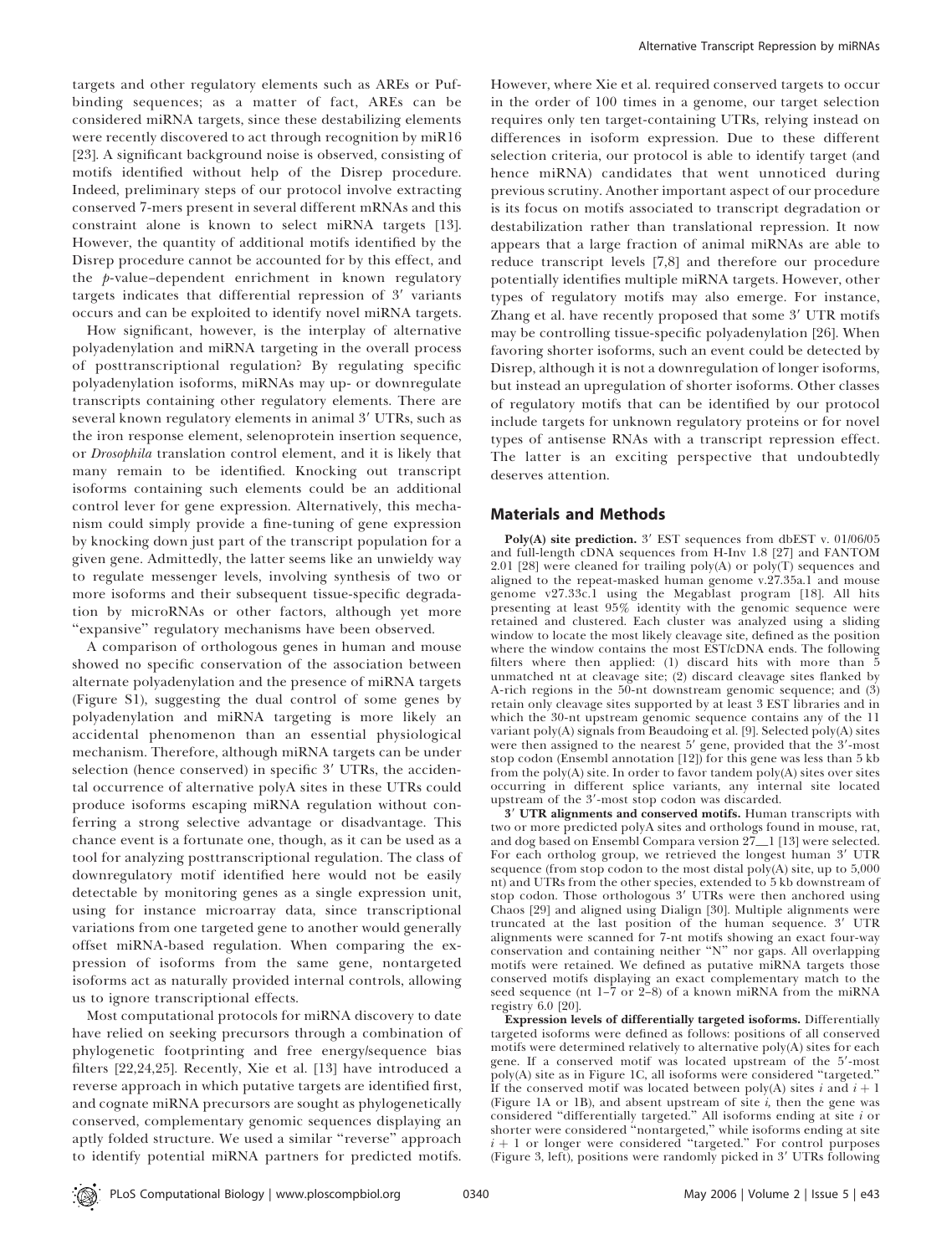the same site distribution as that of conserved targets for known miRNAs. Isoforms were then classified as ''targeted'' or ''nontargeted'' according to their location relative to this random point. Expression levels of isoforms were estimated based on EST counts, using the same ESTs used in poly(A) signal identification, thus ensuring that nonspecific ESTs compatible with two or more poly(A) isoforms were disregarded.

Tissue-specific expression was assessed using the eVOC 2.6 ontology description of expression states in EST libraries [31]. To avoid sampling issues, only top-level eVOC terms were considered, namely: alimentary system, cardiovascular system, dermal system, developmental anatomy, endocrine system, hematological system, lymphoreticular system, musculoskeletal system, nervous, respiratory system, unclassifiable, and urogenital system. For the analysis of miR-1 and miR-124 targets (Figure 5), tissue class ''nervous'' was replaced by lower-level class ''brain.''

For studying the impact of a putative target on expression (Disrep procedure), each target was tested individually for a difference in the expression level of targeted isoforms of a given tissue type in comparison to the pooled expression level of all other targeted isoforms in other tested tissues. An eVOC tissue type was tested in relation to a given miRNA target only when at least ten differentially targeted genes were observed expressed in this tissue. Significant differences (paired one-way t test  $p < 0.05$ ) allowed us to flag a predicted target as having a regulatory effect in a given tissue class.

Expression levels computed from SAGE data. We constructed putative 3' UTR sequences by associating predicted polyA sites to the nearest Ensembl transcript and extracting the genomic sequence between the annotated stop codon and the cleavage site. This produced a total of 60,245 putative UTR sequences. SAGE data was downloaded from the National Center for Biotechnology Information Gene Expression Omnibus (NCBI GEO) server (http://www.ncbi. nlm.nih.gov/geo). These data include four platforms, GPL4, GPL1485, and GPL2750 for the NlaIII enzyme, and GPL6 for Sau3A, representing a total of 1,378,959 10-nt or 17-nt sequences from 326 distinct libraries. SAGE mapping to UTR sequences was performed in two stages. First, we looked for the 3'-most occurrence of a SAGE sequence in each UTR. Then we eliminated SAGE sequences that mapped to two different genes. Among the 60,245 putative UTR sequences, 35,091 were correctly associated to one SAGE sequence. We then manually parsed SAGE library annotations to classify expression information into 27 distinct anatomical categories (blood, bone, brain, breast, cartilage, cerebellum, colon, esophagus, eye, foreskin, heart, kidney, liver, lung, muscle, nervous system, ovary, pancreas, peritoneum, placenta, prostate, skin, spinal cord, stem cells, stomach, thyroid, and vascular). The SAGE-based Disrep procedure used this library information and SAGE counts per library in the same way as above for EST eVOC libraries and EST counts.

Identification of cognate miRNAs. We searched the human genome (Ensembl human version 27\_35a) for reverse-complements of the selected 7-mers motifs and extracted the  $-80/+80$ -nt region around this ''seed'' sequence. Regions with an RNAfold [32] folding energy  $\leq -45$  Kcal/mol were retained as queries for a Megablast search (E-value cutoff  $\leq 1 \times 10^{-5}$ , Word size = 16) of the mouse (Ensembl mouse version 27\_33c), rat (Ensembl rat version 27\_3e), and dog (Ensembl dog version 27\_1) genomes. Human sequences with hits in all three species, including a fully conserved reversecomplement motif, were retained. Four-way alignments of human sequences and their highest scoring hits were performed with ClustalW [33]. We retained those alignments with a RNAz [19] RNA-class p-value  $\geq 0.99$  and at least  $95\%$  identity in the putative mature miRNA region (7-mer  $+13$  nt on 3'). Each human sequence was further folded with RNAfold [32] using the consensus secondary structure as a constraint to produce a human-specific structure, as suggested by Gardner and Giegerich [34]. The folds thus obtained were filtered in regards to further structural criteria: presence of a unique hairpin loop, minimum of 20 bp, putative miRNA region not overlapping with the apical loop, no bulge longer than 4 nt, and no

#### References

- 1. Bartel DP, Chen CZ (2004) Micromanagers of gene expression: The potentially widespread influence of metazoan microRNAs. Nat Rev Genet 5: 396–400.
- 2. Brennecke J, Stark A, Russell RB, Cohen SM (2005) Principles of microRNA-target recognition. PLoS Biol 3: e85. DOI: 10.1371/journal. pbio.0030085
- 3. Lewis BP, Burge CB, Bartel DP (2005) Conserved seed pairing, often flanked by adenosines, indicates that thousands of human genes are microRNA targets. Cell 120: 15–20.

more than 6 bp mismatches. Overlapping precursors containing seed sequences separated by at most 1 nt were clustered. Predicted precursors that overlapped a known translated exon by at least 1 nt were removed.

#### Supporting Information

Figure S1. Topology of Mouse Orthologs of Human Genes with Differentially Targeted Isoforms (i.e., Containing a Conserved 7-mer Motif [red box] Downstream of First poly(A) Site)

Three topologies are possible for the orthologous mouse genes: (A) no alternative polyadenylation; (B) alternative polyadenylation with motif located downstream of first poly(A) site; and (C) alternative polyadenylation with motif located upstream of first poly(A) site. Number of observations in each class are given for known miRNA targets and for other conserved 7-mers.

Found at DOI: 10.1371/journal.pcbi.0020043.sg001 (20 KB PPT).

#### Figure S2. Results of SAGE-Based Disrep

Blue bars show the proportion of targets for known miRNAs among predictions obtained at different Disrep  $p$ -value ranges. Here, the Disrep procedure uses SAGE data to measure isoform expression levels. Numbers on top of bars give total sample size for this  $p$ -value range. Values are cumulative. Red bars present proportions of targets for known miRNAs obtained after motif randomization, as follows. We randomly distributed the 11,243 7-mer motifs into five bins of same size as obtained in the test run (200 in the first bin, 801 in the second, 1,451 in the third, 1,154 in the fourth, and 7,525 in the last) regardless of their p-values. Proportions of targets for known miRNAs in each bin were computed for 1,000 such shuffled sets and averaged. Error bars provide standard deviation.

Found at DOI: 10.1371/journal.pcbi.0020043.sg002 (29 KB PPT).

Table S1. Putative Regulatory 7-nt Motifs Identified by the Disrep Procedure Using EST Data

All 312 motifs with Disrep  $p < 0.05$  are shown.

Found at DOI: 10.1371/journal.pcbi.0020043.st001 (56 KB XLS).

Table S2. Putative Regulatory 7-nt Motifs Identified by the Disrep Procedure Using SAGE Data

All 276 motifs with Disrep  $p < 0.001$  are shown.

Found at DOI: 10.1371/journal.pcbi.0020043.st002 (54 KB XLS).

Table S3. Putative Human miRNA Precursors Containing a Seed Sequence Complementary to Disrep Targets

Found at DOI: 10.1371/journal.pcbi.0020043.st003 (121 KB XLS).

Table S4. Putative Human miRNA Precursors Containing a Seed Sequence Complementary to Disrep Targets, after Clustering of Overlapping Precursors

Found at DOI: 10.1371/journal.pcbi.0020043.st004 (78 KB XLS).

#### Acknowledgments

We thank Dr. Pascal Hingamp and Dr. Samuel Granjeaud for their critical reading of the manuscript.

Author contributions. ML, WR, and DG conceived and designed the experiments. ML, WR, and FL performed the experiments. ML and WR analyzed the data. DG wrote the paper.

Funding. This work was funded in part by the European Commission FP6 Programme, contract number LHSG-CT-2003– 503329.

Competing interests. The authors have declared that no competing interests exist. *&*

- 4. John B, Enright AJ, Aravin A, Tuschl T, Sander C, et al. (2004) Human MicroRNA targets. PLoS Biol 2: e363. DOI: 10.1371/journal.pbio.0020363
- 5. Lim LP, Lau NC, Garrett-Engele P, Grimson A, Schelter JM, et al. (2005) Microarray analysis shows that some microRNAs downregulate large numbers of target mRNAs. Nature 433: 769–773.
- 6. Carrington JC, Ambros V (2003) Role of microRNAs in plant and animal development. Science 301: 336–338.
- 7. Bagga S, Bracht J, Hunter S, Massirer K, Holtz J, et al. (2005) Regulation by let-7 and lin-4 miRNAs results in target mRNA degradation. Cell 122: 553– 563.